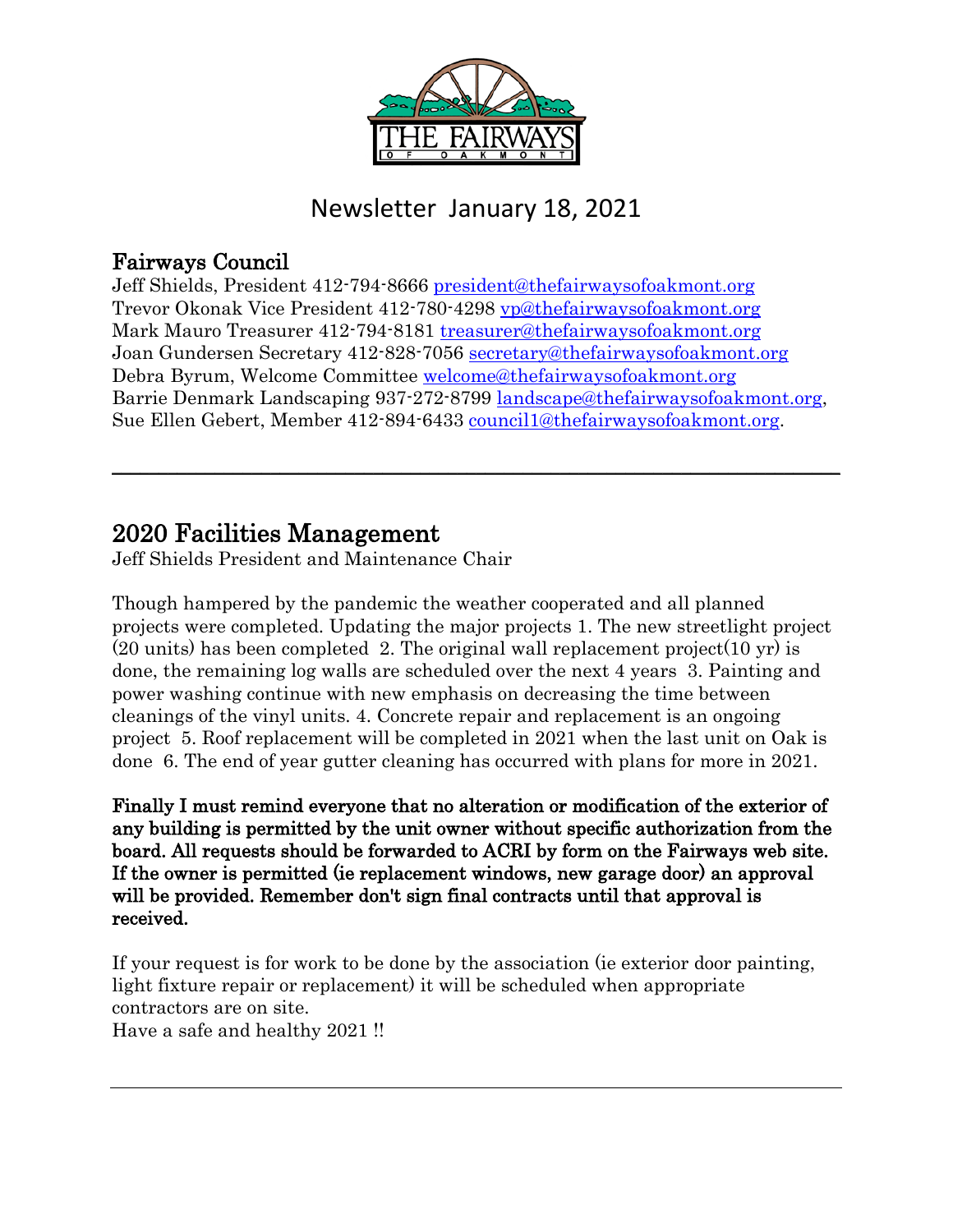#### The Welcome Committee

Deborah Byrum, Welcome Committee

New to the Fairways Council this year (2020), I (Deborah Byrum) have been assigned to be a liaison to the Welcome Committee for the Fairways of Oakmont. I am also fairly new to the community, having moved in officially in early January of 2019, after marrying my wonderful husband, David, in December, 2018!

A Lutheran pastor and chaplain by training, I enjoy my work as a chaplain at Western Psychiatric Hospital. And I love taking dance classes (online), and playing music with David in the evenings.

I have learned that the job of those on the Welcome Committee is to warmly welcome new residents to the community, and also to assure that they are aware of the rules, guidelines and processes associated with living here, to assure clear communication and understanding, and to avoid unnecessary frustration and unpleasant surprises, as much as possible. To that end, a packet including resources, and a goodie is offered to each new resident. If you have not yet received yours, please contact me at 412-607-1853 (text or call) - and Welcome!!

At our recent meeting, Welcome Committee members decided that we would like to provide opportunities for neighbors to get to know each other, and to spend some time together, if they would like to; this has been done in the past, I understand, and was appreciated. And the small Halloween trick-or-treat event was enjoyable, and very well-received!

When the threat of the pandemic fades and/or it warms up outside, we hope to invite neighbors to safe gatherings that include food and drink, as possible. Ideas such as hosting events close to holidays (not possible at this time), and possibly activities such as Bingo, if there is interest, were also tossed around. And those of us who play music could offer entertainment to neighbors, from time to time.

The Welcome Committee is open to new members at this time. If you would like more information, or would enjoy being part of this committee, please call or text me at: 412-607-1853. Or, you may reach me by email at: [welcome@thefairwaysofoakmont.org.](about:blank)

A Warm Welcome to the Fairways, and a Joyous Holiday season, from your Welcome Committee, newer and more long-term residents! We look forward to meeting and getting to know you, as you would like!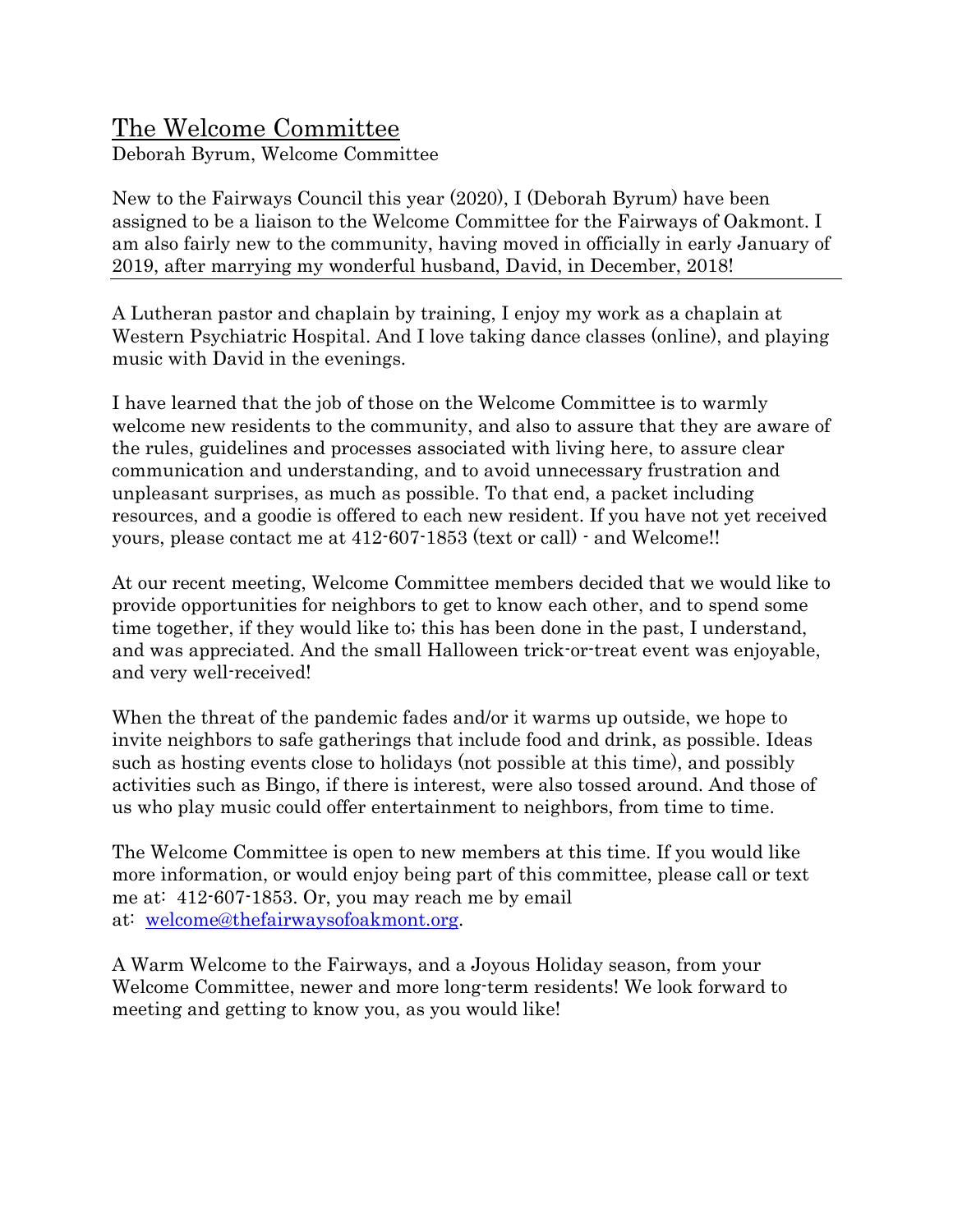#### **NEW RESIDENTS**

| NAME                        | <b>ADDRESS</b>       |
|-----------------------------|----------------------|
| <b>Robert Stevenson</b>     | 1535 Merion Ln.      |
| <b>Maureen Conroy</b>       | 1537 Oak St.         |
| Cayla Meinert               | 1525 Pinehurst Ln.   |
| Michael & Audrey Terebessy  | 1544 Pinehurst Ln.   |
| Susan & Jim Dickinson       | 1613 St. Andrews Dr. |
| Leah Adams                  | 1665 St. Andrews Dr. |
| <b>Betsy DiNardo</b>        | 1540 Merion Ln.      |
| Areej Sajjad                | 1521 Oak St.         |
| Kim & Robert Ackerman       | 1528 Pinehurst Ln.   |
| Ann Clay                    | 1584 St. Andrews Dr. |
| Christina Petrarca          | 1609 St. Andrews Dr. |
| Michele Ayala & Phil Larmon | 800 Fairways Dr.     |
|                             |                      |

\_\_\_\_\_\_\_\_\_\_\_\_\_\_\_\_\_\_\_\_\_\_\_\_\_\_\_\_\_\_\_\_\_\_\_\_\_\_\_\_\_\_\_\_\_\_\_\_\_\_\_\_\_\_\_\_\_\_\_\_

## Directory Revision<br>Joan Gundersen

All of you with emails should have received a new .pdf copy of the updated Fairways directory. You can print or save to your favorite electronic device. For those without an email, we will be putting a one page sheet of updates to add to the existing (March 2020) directory. Send any corrections or updates to Joan Gundersen at [secretary@thefairwaysofOakmont.org](about:blank) or drop off a correction in the plastic box on her front porch (facing Oak) 1667 St. Andrews Dr.

#### Save this date:

The annual Budget meeting is scheduled for Sunday afternoon, February 21 at 3:00 p.m. The sign in for both meetings is the same. If you have never tried Zoom before, you may want to experiment before the meeting. On the day of the budget meeting, Council members will be available to help with technical problems beginning at 2:30. If you join the meeting by phone, you will not be able to see what is going on, but it will work like a conference telephone call. The Zoom information will be included in the formal mailing to all owners for the Budget meeting.

#### Communication Alert

The council will be sending you emails using the address [thefairwaysofoakmont@gmail.com.](mailto:thefairwaysofoakmont@gmail.com) Please do NOT reply to mailings from this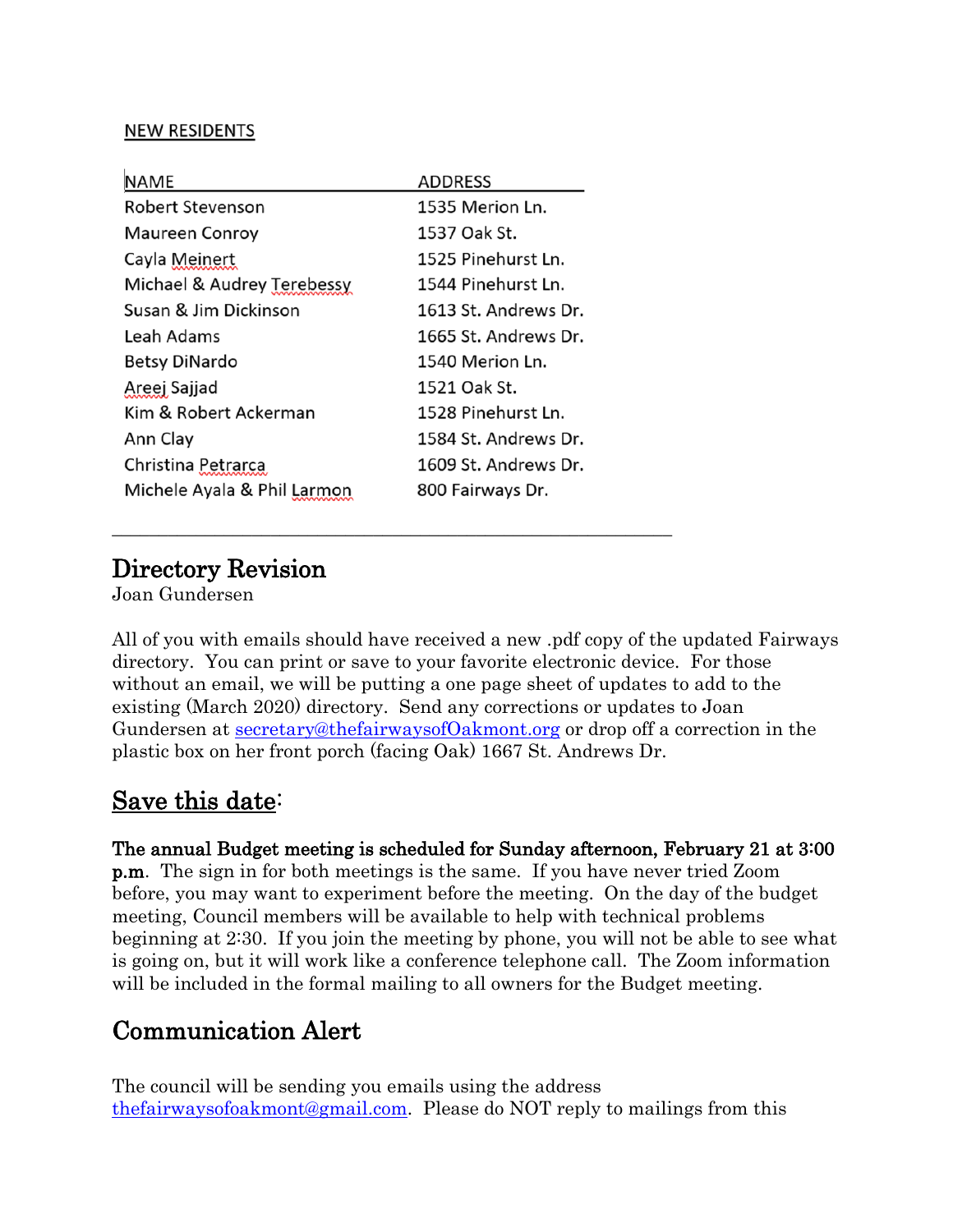address because no one checks that mail, but please *do* put this email on your email "safe" list so that it does not go to a junk mail folder

### Pool Update

Hello Neighbor!

I wanted to thank you again for a successful summer at the pool. We were able to operate the pool within the guidelines of the county. Unfortunately, we were not able to have visitors so we didn't collect any guest fees, but the season closed with the pool staying within budget. We are already planning for the upcoming season, so feel free to start looking forward to summer already!

I'd like to take this opportunity to remind all residents that any service or maintenance you need HAS to go through ACRI. The easiest way is to submit a form on The Fairways webpage. This helps keep everyone informed, from the council, to Acri, to the vendor providing the requested service. As a reminder the council will no longer reimburse for any services requested directly to a vendor.

\_\_\_\_\_\_\_\_\_\_\_\_\_\_\_\_\_\_\_\_\_\_\_\_\_\_\_\_\_\_\_\_\_\_\_\_\_\_\_\_\_\_\_\_\_\_\_\_\_\_\_\_\_\_\_\_\_\_\_\_

Have a safe and happy new year! Trevor, Vice President

Landscape News<br>Barrie M. Denmark, Esq., Landscaping

A major emphasis in 2020 was tree maintenance at the Fairways. We hired an arborist to help us understand our tree population and the vulnerabilities particularly as they relate to property damage and personal danger. We began a three-year program that will continue through 2022: pruning, cabling, and removing trees as necessary. The recent snow event caused a great deal of damage, especially to our white pines and we lost several of other trees due to the heavy snow. Our tree population has long been overlooked and now requires a significant investment for the future.

Multiple times throughout the year we tried to re-seed areas where there were bare spots in our grass. The last time it was done, our landscape company, JML, did it at their own expense. But since residents seem hesitant to water newly seeded areas, and because we don't have a communitywide sprinkler system, we will likely not be continuing these efforts in the future without a specific commitment from individuals to water regularly. Finally, at the end of the season we planted several hundred bulbs to ensure a bright and beautiful spring here at The Fairways.